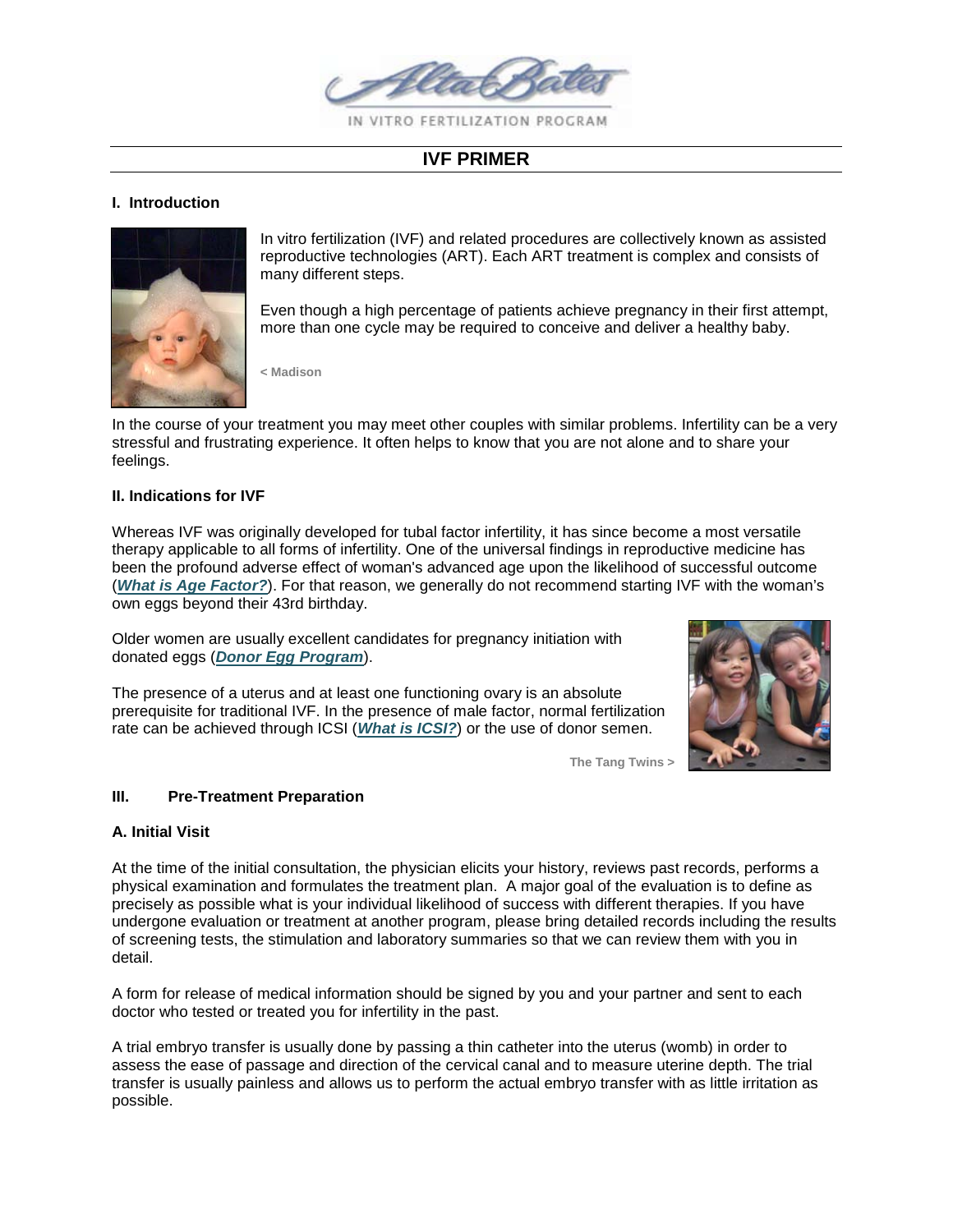

# **B. Standard Screening Tests**

The usual blood tests for the woman include Blood type and Rh Factor, Rubella and Varicella Antibodies, prolactin, TSH , Hepatitis BsAntigen, Hepatitis C Antibody, HIV Antibodies and RPR. FSH and estradiol are measured on cycle day 3 (*[How Do We Test for Ovarian Reserve?](http://www.abivf.com/challenges/ovarianreserve.html)*) and an ultrasound is done to check the number of antral follicles in the ovaries (AFC) and uterine anatomy. We try to avoid repeating previously completed tests.

**< Vivian preparing for injection class**

The male partner is required to have a 5-test STD panel (Hepatitis Bs Antigen, Hepatitis C Antibody, HIV Antibody, HTLV Antibody and RPR) required by Health and Safety Code. As with all tests, there are occasionally misleading results (false positive and false negatives) which may necessitate confirmatory testing. A semen analysis is scheduled unless a very recent one is available.

Additional evaluation includes an HSG (dye study of uterus) and a saline infusion sonohysterogram (SIS) for evaluation of the uterine cavity. If one or both tubes are closed at the end near the ovaries, forming a hydrosalpinx, removal or ligation of the damaged tubes is recommended before IVF, because such closed tubes lower pregnancy rates (*[What Is a Hydrosalpinx?](http://www.abivf.com/challenges/hydrosalpinx.html)*).

# **C. Injection Training**

Shortly before the first treatment the patient and her partner are instructed in the techniques of injections by one of the nurses in our office. At that time the medications you will use are reviewed and additional questions can be answered.

Please make sure that you have medications well in advance of starting the treatment cycle. We provide you with prescriptions and a list of participating pharmacies where the medications can be obtained. Comparative shopping can be worthwhile as prices do vary. Since many of these medicines are injectable, they are generally not stocked by neighborhood pharmacies and may need to be ordered from specialized pharmacies.

# **IV. Controlled Ovarian Hyperstimulation**

The single most important factor in improving the success rate of IVF in its early days was the transfer of

more than one embryo (fertilized dividing egg). The reason is because a high percentage of early embryos do not implant. Furthermore, the maturity of each egg collected may not be ideal and only about 65% of eggs fertilize normally. While placing more than one embryo markedly increases the success rate, it also increases the chance of multiple pregnancy (*[The Dilemma of Twins](http://www.abivf.com/hottopics/twindilemma.html)*). In our experience, one of every three pregnancies in women under the age of 40 years is multiple, with the majority being twins.



**Max >**

**A. Gonadotropins, or injectable "fertility drugs"** (Follistim®, Gonal-F®, Bravelle®, Menopur®).

In order to stimulate development of multiple follicles, which are the fluid-filled sacs containing the oocytes (eggs), you receive gonadotropins the active ingredient of which is the FSH hormone. Menopur also contains the LH hormone or LH-like activity. LH is a hormone that may work with FSH to increase the production of estrogen and growth of the follicles. Luveris®, recombinant LH, can also be given as a separate injection in addition to FSH or alternatively, low-dose hCG can be used. These medications are given by subcutaneous injection. Proper dosage of these drugs and the timing of egg recovery require monitoring of the ovarian response, usually by way of frequent blood tests and ultrasound exams.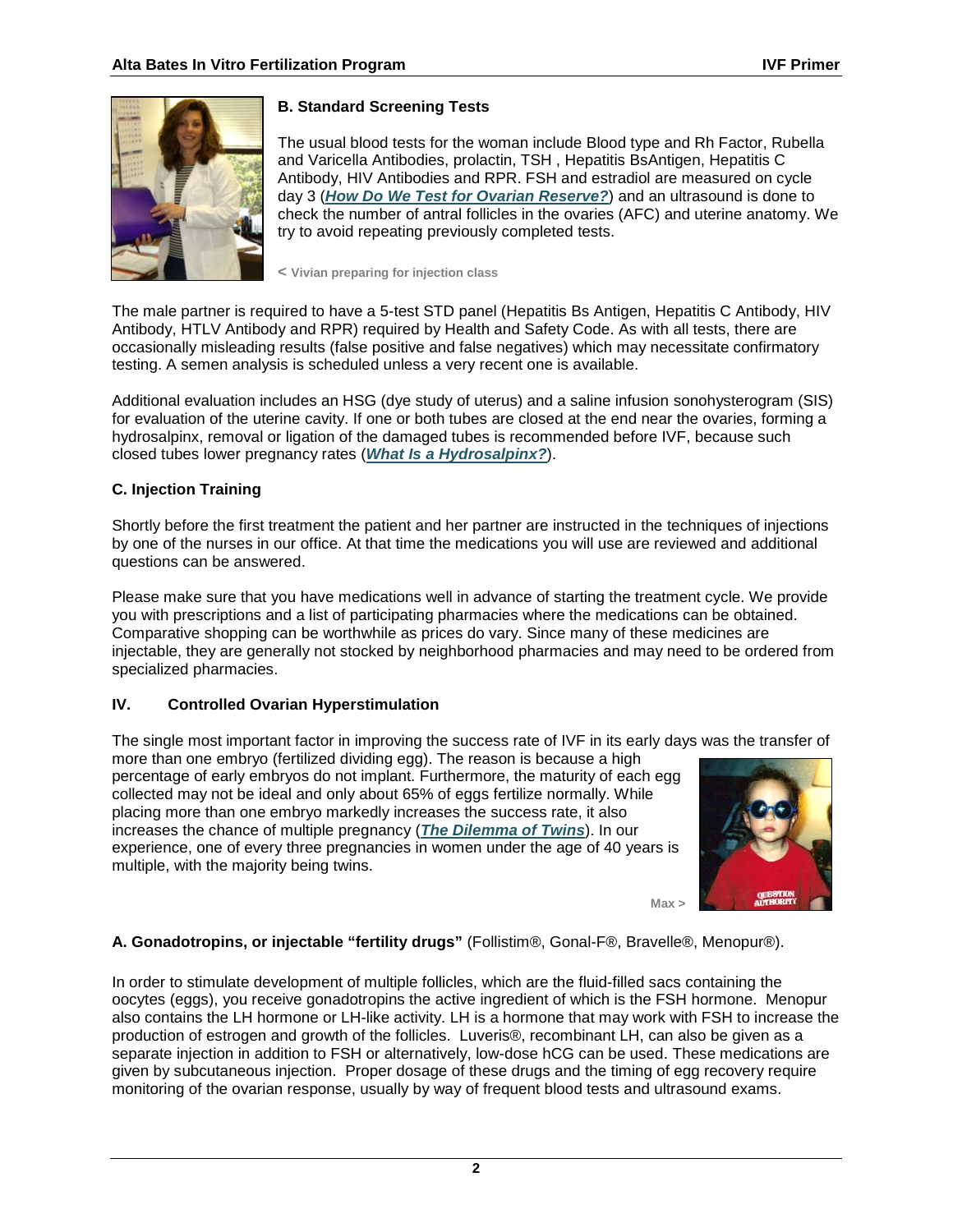## **B. Risks of Gonadotropins**



As with all injectable medications, bruising, redness, swelling, or discomfort can occur at the injection site. Rarely, there can be an allergic reaction to these drugs. Most women experience some bloating and minor discomfort as the follicles grow and the ovaries become temporarily enlarged. Mild hyperstimulation usually responds to bedrest.

**< Adrianne and Family**

About 2% of women develop more severe Ovarian Hyperstimulation Syndrome (*[How to Avoid OHSS](http://www.abivf.com/solutions/avoidohss.html)*). Other risks and side effects of gonadotropins include fatigue, headaches, weight gain, mood swings, nausea, and clots in blood vessels.

Some research suggested that the risk of ovarian tumors may increase in women who take any fertility drugs over a long period of time. These studies had significant flaws which limited the strength of the conclusions. More recent studies have not confirmed this risk. A major risk factor for ovarian cancer is infertility per se, suggesting that early reports may have falsely attributed the risk resulting from infertility to the use of medications to overcome it. In these studies, conception lowered the risk of ovarian tumors to that of fertile women.

**Human chorionic gonadotropin (hCG**) (Profasi®, Novarel®, Pregnyl®, Ovidrel®) is a natural hormone used in IVF to induce the final maturation of eggs. The timing of this medication is critical to retrieve mature eggs. Potential side effects include, but are not limited to, breast tenderness, bloating, and pelvic discomfort.

Gonadotropins have been used for many years without any evidence of increase in birth defects or spontaneous miscarriage.

### **C. GnRH Analogs: Agonists and Antagonists**

**Leuprolide acetate** (Lupron®) is a potent agonist of GnRH, the hormone which controls the release of FSH and LH by the pituitary gland. It is usually taken as a daily subcutaneous injection. Its primary role is to prevent a premature LH surge, which could result in the release of eggs before they are ready to be retrieved. Since GnRH-agonists initially cause a release of FSH and LH from the pituitary, they can also be used to start the growth of the follicles or initiate the final stages of egg maturation (see Flare Protocol).

Though leuprolide acetate is an FDA (Federal Drug Administration) approved medication, it has not been approved for use in IVF, although it has routinely been used in this way for more than 20 years. Potential side effects usually experienced primarily with use for over 6 weeks include but are not limited to hot flashes, vaginal dryness, bone loss, nausea, vomiting, skin reactions at the injection site, fluid retention, muscle aches, headaches, and depression. Few side effects are experienced with short-term use as is usually the case in IVF.

**Ganirelix and cetrorelix** (Antagon®, Cetrotide®) are antagonists of GnRH hormone and are also used to prevent premature ovulation. As they have a rapid onset of action, they tend to be started later during the

stimulation and used for just a few days. They are given subcutaneously. The potential side effects include, but are not limited to, abdominal pain, headaches, skin reaction at the injection site, and nausea.

**Consultant >**

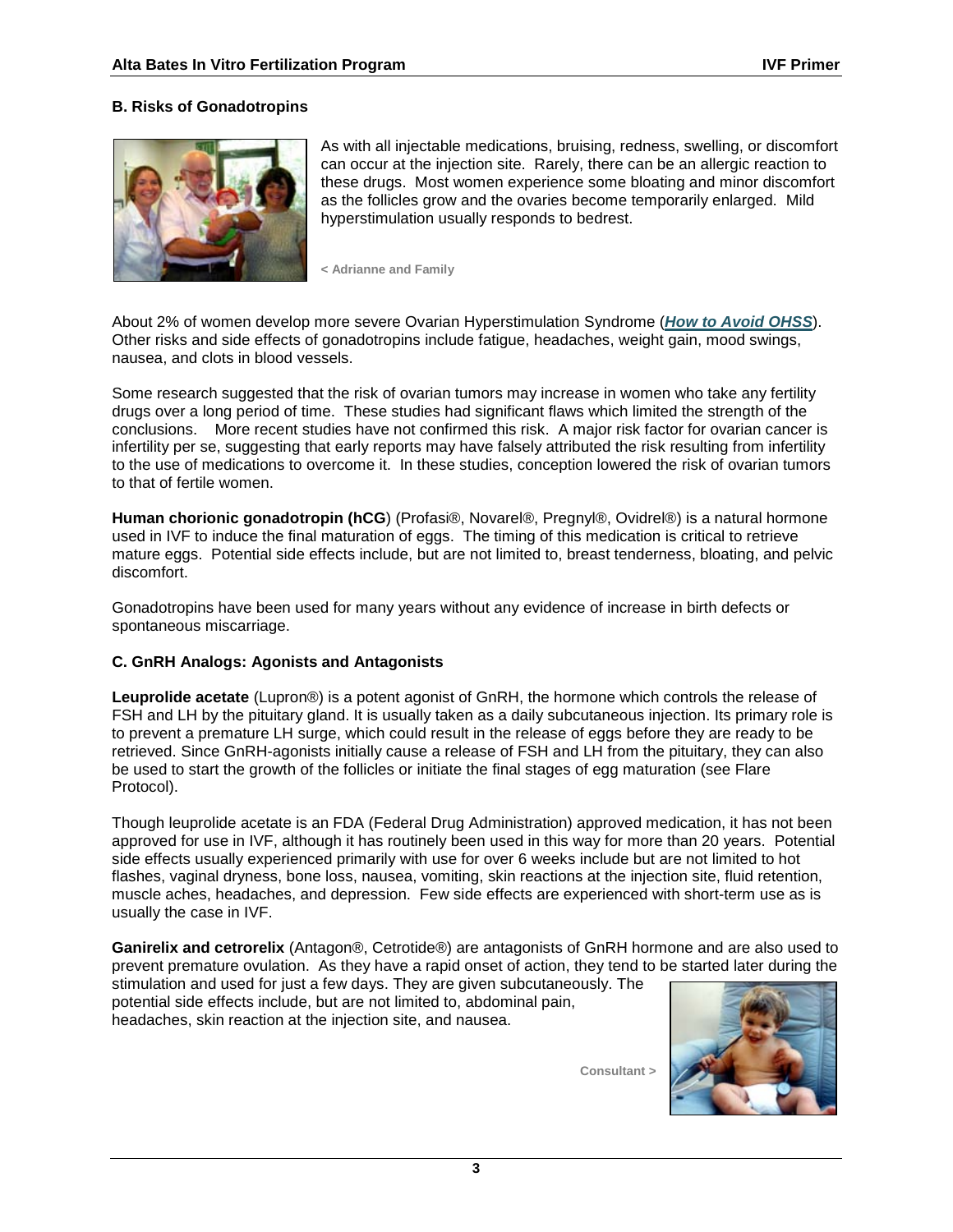

# **D. Treatment Plan**

An individualized treatment plan will be discussed with you prior to starting and again at baseline ultrasound so you will know what to anticipate. It is of utmost importance that we have your current telephone numbers so that we can always reach you and/or your partner in case there is a change in the treatment plan.

**< Happy Family**

Currently there are 3 common protocols for the use of above medications: the Long Protocol, the Antagonist Protocol and the Flare Protocol.

# **E. Long Protocol**

The long protocol is used in patients who have good ovarian reserve and are not at high risk of severe OHSS (*[How To Avoid OHSS](http://www.abivf.com/solutions/avoidohss.html)*). Leuprolide is usually started after ovulation has been confirmed by a progesterone blood test but before menses. Alternatively it can be started while the patient is on pretreatment with oral contraceptives. It is given as once-a-day subcutaneous injection in the morning. This protocol was originally described by Dr. Chetkowski in 1989 (*[Dr. Chetkowski's CV](http://www.abivf.com/aboutus/rjc_cv.html)*, Publication # 12) and popularized by Dr. David Meldrum. It is still considered the gold standard to which newer protocols are routinely compared.

When leuprolide is to be begun before the onset of menses, we recommend that a barrier method of contraception (condoms, diaphragm or spermicidal jelly) be used during that cycle. If your period is more than 2-3 days delayed, please call the office to schedule a sensitive blood pregnancy test. While there is no evidence that leuprolide would cause any congenital anomalies, it might interfere with implantation of the fertilized egg in the uterus.

# **F. Antagonist Protocol**

The antagonist protocol is used in patients at high risk for developing severe OHSS (*[How to Avoid](http://www.abivf.com/solutions/avoidohss.html)  [OHSS](http://www.abivf.com/solutions/avoidohss.html)*) and it may or may not follow a pre-treatment with oral contraceptives. The antagonist medication is added to FSH after 5-6 days and continued until the trigger injection. In patient with very prolific ovarian response leuprolide can be used for the trigger injection in place of the standard hCG bolus, thus reducing the risk of ovarian hyper-stimulation syndrome.

# **G. Flare Protocol**

The flare protocol is used in patients with reduced ovarian reserve and in patients who have previously failed to respond to the long or antagonist protocols. It takes advantage of the initial stimulatory effect of leuprolide which results in release of FSH and LH from the pituitary gland before inducing suppression. This protocol usually follows a pretreatment with oral contraceptives. Micro-dose leuprolide injections are given twice per day starting 3 days after the last pill and two days later high-dose FSH injections are added. As in the long protocol, hCG must be used for the trigger injection.

# **H. Monitoring of Ovarian Response**

Prior to beginning stimulation, a baseline ultrasound and blood test are done to detect any preexisting ovarian cysts or ovarian activity. A vaginal probe is used so a full bladder is not necessary. Simple ovarian cysts are common and they usually resolve on their own. However, if a large cyst is found, the treatment cycle may be delayed.

**Waiting Area >**

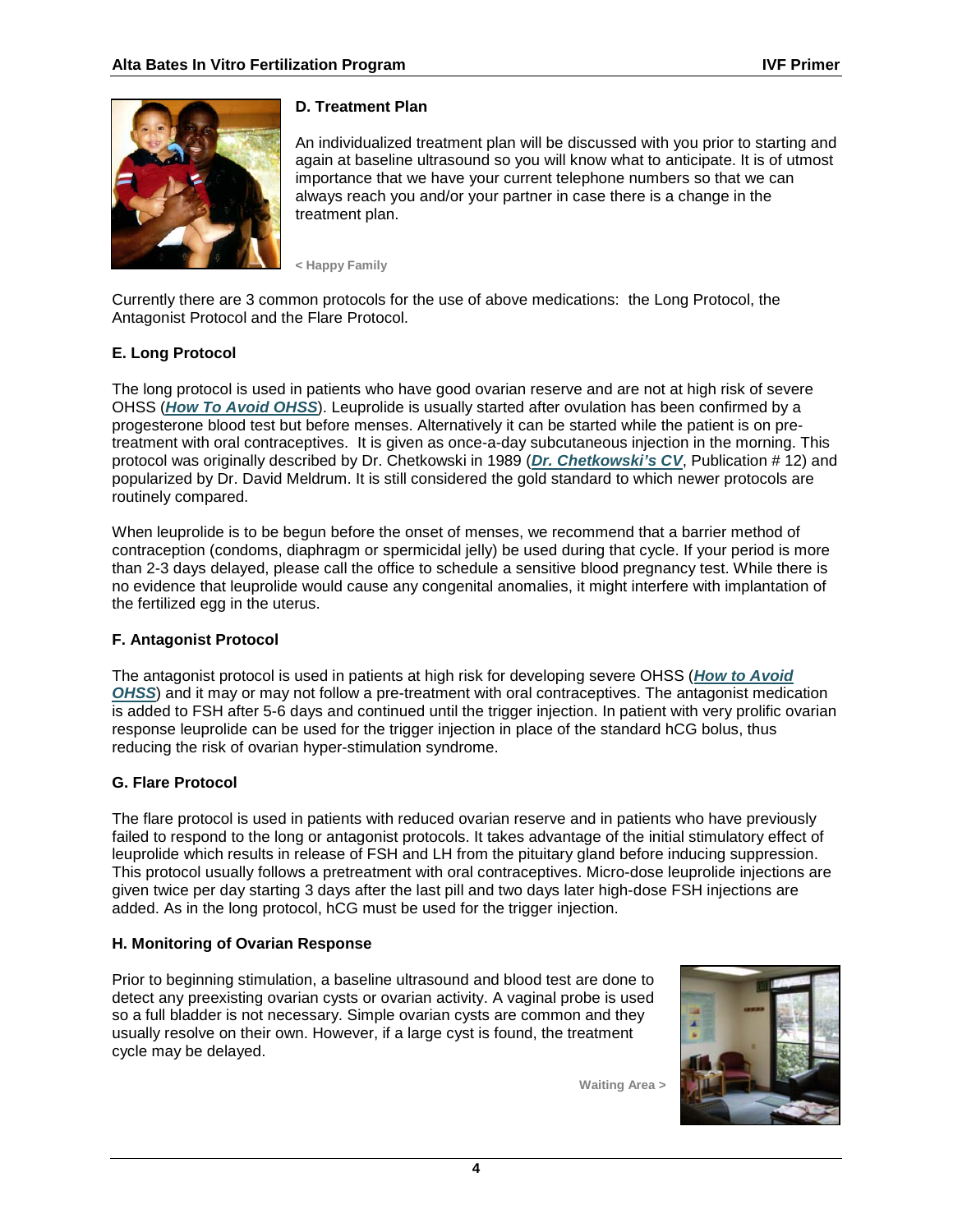At the baseline ultrasound, the nurse will dispense your supplies -- syringes, extra needles, and alcohol wipes. After three to four days of gonadotropins, a blood test is usually done to assess your response by measuring hormone estradiol which is secreted by the growing follicles in your ovaries.

Once your estradiol reaches 200-300 pg/mL another vaginal ultrasound is scheduled to examine the size and number of the follicles. Most patients have 5-6 ultrasounds. Ultrasound is harmless to you and to the developing eggs. Depending on the growth of the follicles and estradiol levels, variable doses of gonadotropins are given for a total of 8-13 days. Unlike some other programs, we monitor your response closely and frequently adjust the dose of medications in the course of stimulation.

The HCG trigger injection is in the evening and needs to be taken no earlier than the appointed time. HCG provides for the final phase of egg development.

## **V. Egg Retrieval**



Oocyte retrieval, i.e., removal of the eggs from your ovaries, takes place about 36 hours after the injection of HCG just before ovulation would occur in response to the hCG trigger injection. A transvaginal ultrasound probe is used to visualize the ovarian follicles and a long needle, which can be seen on ultrasound, is inserted into each follicle to aspirate as many eggs as possible. It s usually performed with intravenous sedation because aspiration causes moderate discomfort.

**< Jackie and Family**

It is possible that the aspiration will fail to obtain any eggs or the eggs may be abnormal or of poor quality and otherwise fail to produce a viable pregnancy.

Following this procedure you may have a small amount of vaginal spotting.

The risks of egg retrieval include:

**Infection**: Bacteria normally present in the vagina may be inadvertently transferred into the abdominal cavity by the needle. These bacteria may cause an infection of the uterus, fallopian tubes, ovaries or other intra-abdominal organs. The estimated incidence of infection after egg retrieval is less than 0.5%. Treatment of infections could require the use of oral or intravenous antibiotics. Severe infections occasionally require surgery to remove infected tissue. Infections can have a negative impact on future fertility. Prophylactic antibiotics are used to reduce the risk of pelvic infection but there is no way to eliminate this risk completely.

**Bleeding**: The needle passes through the vaginal wall and into the ovary to obtain the eggs. Both of these structures contain blood vessels. In addition, there are other blood vessels nearby. Small amounts of blood loss are common during egg retrievals. The incidence of major bleeding problems has been estimated to be less than 0.1%. Major bleeding would require transfusion or surgical repair and could result in loss of the ovary. Although very rare, review of the world experience with IVF indicates that unrecognized internal bleeding has lead to death.

**Trauma:** Despite the use of ultrasound guidance, it is possible to damage other intra-abdominal organs such as the bowel, appendix, bladder, uterus, and ovary. Damage to internal organs may result in the need for additional treatment such as surgery for repair or removal of the damaged organ.

**Anesthesia**: The use of anesthesia during the egg retrieval can produce unintended complications such as an allergic reaction, low blood pressure, nausea or vomiting and in rare cases death.

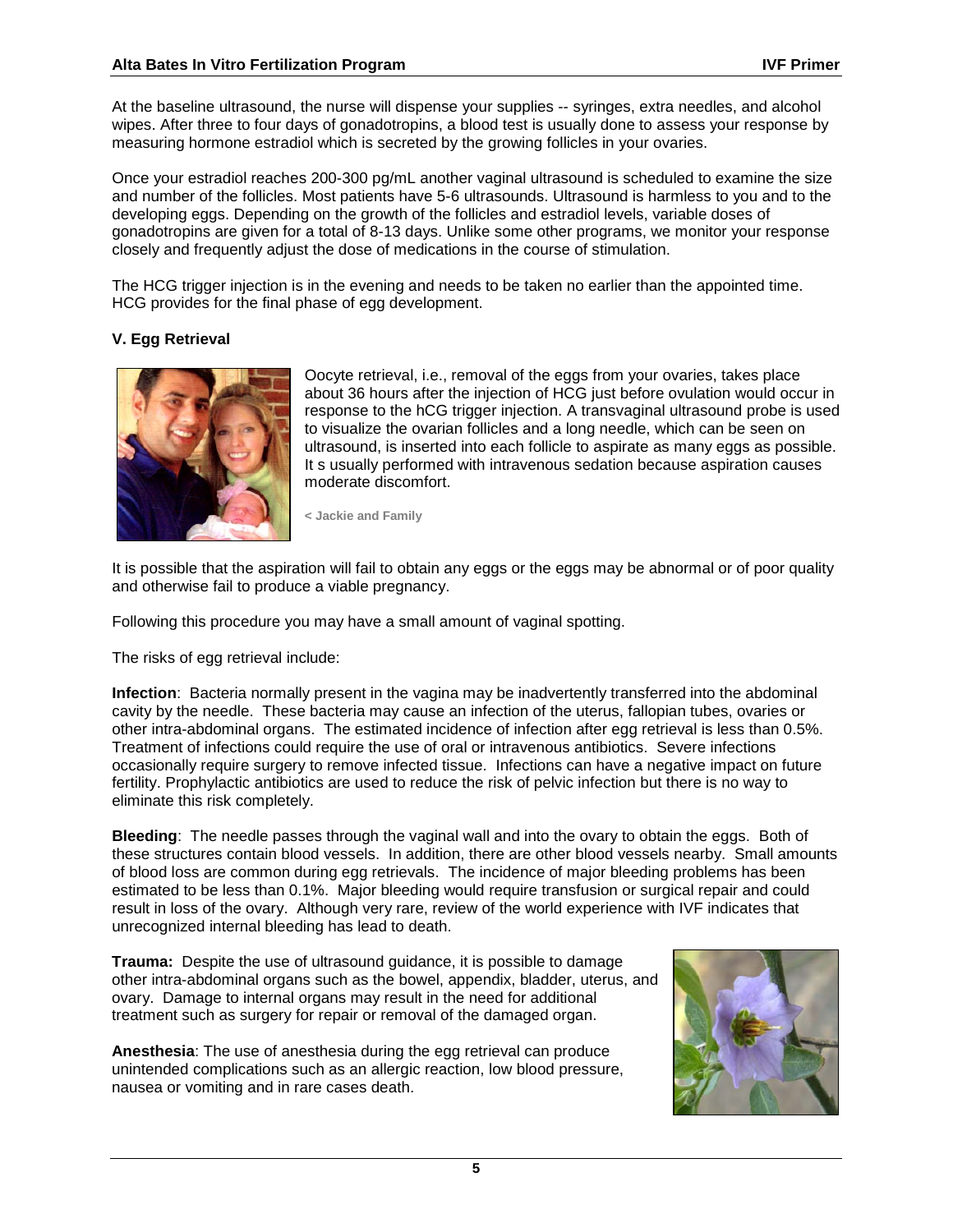

### **VI. Semen Collection**

We suggest that prior to the retrieval, your partner refrain from ejaculation for two to three days. We will keep you informed as to the progress of follicular development to enable him to judge when abstinence should begin. The morning of the egg retrieval, your partner provides a semen specimen by masturbation in a private area in our office.

We understand that he may feel under stress but we have allowed ample time to avoid any problem in providing the specimen. If any difficulty is anticipated with the semen collection, we recommend that a specimen be frozen for back-up in advance of the treatment cycle.

**< Men's Room**

## **VII. In Vitro Fertilization and Embryo Development**

After eggs are retrieved, they are transferred to the embryology laboratory where they are kept in conditions that support their needs and growth. The embryos are placed in small dishes or tubes containing "culture medium," which is special fluid developed to support development of the embryos made to resemble that found in the fallopian tube or uterus. The dishes containing the embryos are then placed in incubators, which control the temperature and atmospheric gasses the embryos experience.

A few hours after eggs are retrieved, sperm are placed in the culture medium with the eggs, or individual sperm are injected into each mature egg in a technique called Intracytoplasmic Sperm Injection (*[What is](http://www.abivf.com/solutions/icsi.html)* 



*[ICSI?](http://www.abivf.com/solutions/icsi.html)* ). We inseminate all the mature eggs so that there will be an optimal chance of obtaining several healthy-appearing embryos.

The day after the retrieval, the eggs are examined for presence of 2 circular structures within the eggs (pro-nuclei) which constitute evidence of normal fertilization (see picture below).

< **Normally fertilized egg 1 day after retrieval**



The eggs are examined for evidence of cell division (cleavage) at two and/or three days after retrieval. Two days after insemination or ICSI, normal embryos have divided into about 4 cells.

< **Two-cell embryo 2 days after retrieval with sperm in zona**



**< Four-cell embryo 2 days after retrieval**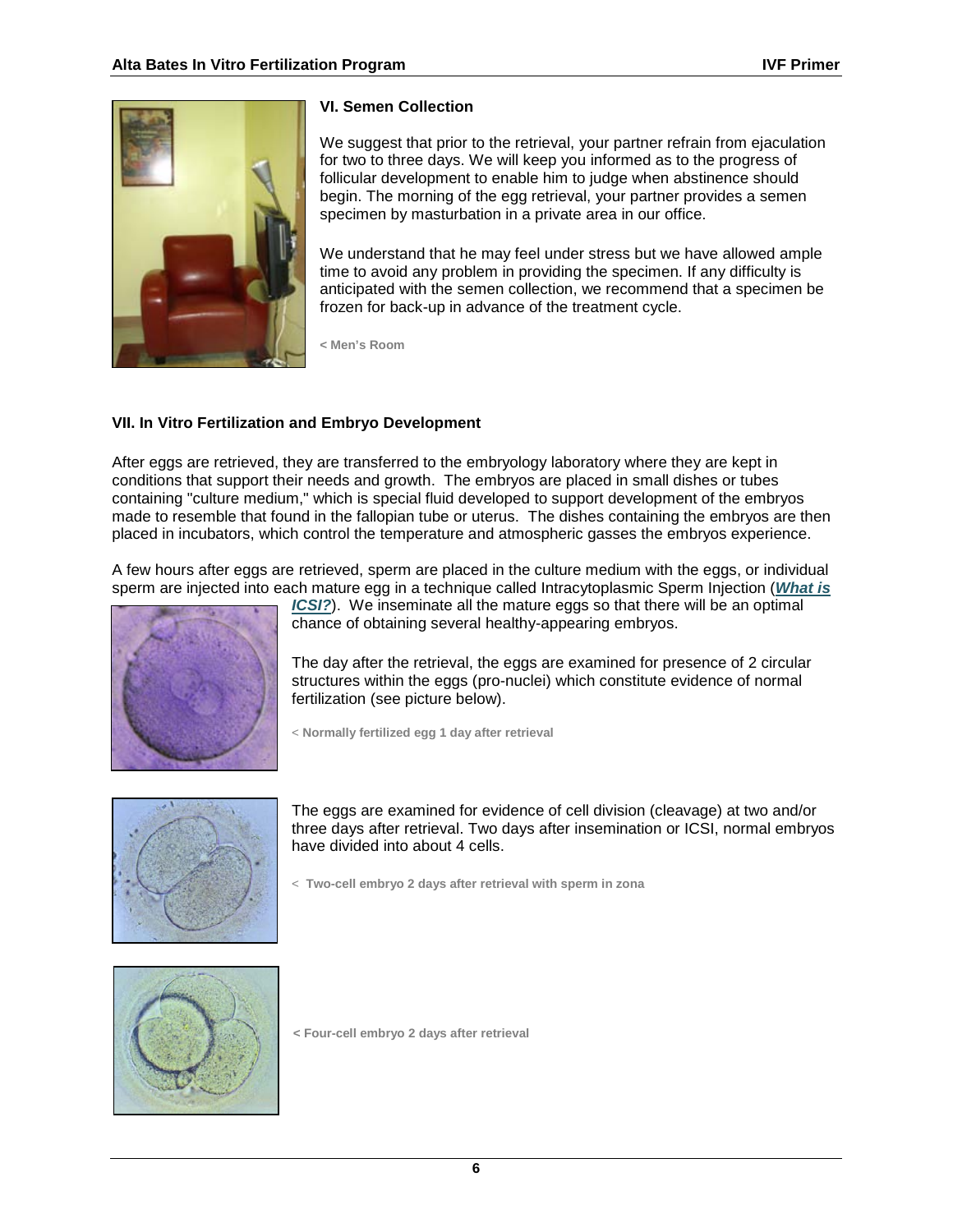

Three days after insemination or ICSI, normally developing embryos contain about 8 cells.

< **Eight-cell embryo 3 days after retrieval**



Five days after insemination or ICSI, normally embryos have developed to the blastocyst stage, which is typified by an embryo that now has 80 or more cells, an inner fluid-filled cavity, and a small cluster of cells called the inner cell mass.

**< Blastocyst 5 days after retrieval**

It is important to note that since many eggs and embryos are abnormal, it is expected that not all eggs will fertilize and not all embryos will divide at a normal rate. The chance that a developing embryo will produce a pregnancy is related to whether its development in the lab is normal, but this correlation is not perfect.

This means that not all embryos developing at the normal rate are in fact also genetically normal, and not all poorly developing embryos are genetically abnormal. Nonetheless, their visual appearance is the most common and useful guide in the selection of the best embryo(s) for transfer.

### **Untoward Events in the IVF Laboratory**

In spite of reasonable precautions, any of the following may occur in the lab that would prevent the establishment of a pregnancy:

- Fertilization of the egg(s) may fail to occur.
- One or more eggs may be fertilized abnormally resulting in an abnormal number of chromosomes in the embryo; these abnormal embryos will not be transferred.
- The fertilized eggs may degenerate before dividing into embryos, or adequate embryonic development may fail to occur.
- Bacterial contamination or a laboratory accident may result in loss or damage to some or all of the eggs or embryos.
- Laboratory equipment may fail, and/or extended power losses can occur which could lead to the destruction of eggs, sperm and embryos.
- Other unforeseen circumstances may prevent any step of the procedure to be performed or prevent the establishment of a pregnancy.
- Hurricanes, floods, or other 'acts of God' (including bombings or other terrorist acts) could destroy the laboratory or its contents, including any sperm, eggs, or embryos being stored there.

# **VIII. Embryo Transfer and Post-Transfer Care**

While transfer of multiple embryos increases the chance of pregnancy, it also increases the risk of multiple pregnancy (*[The Dilemma of Twins](http://www.abivf.com/hottopics/twindilemma.html)*). The decision regarding the number of embryos to transfer can be difficult.



**Connor and Logan >**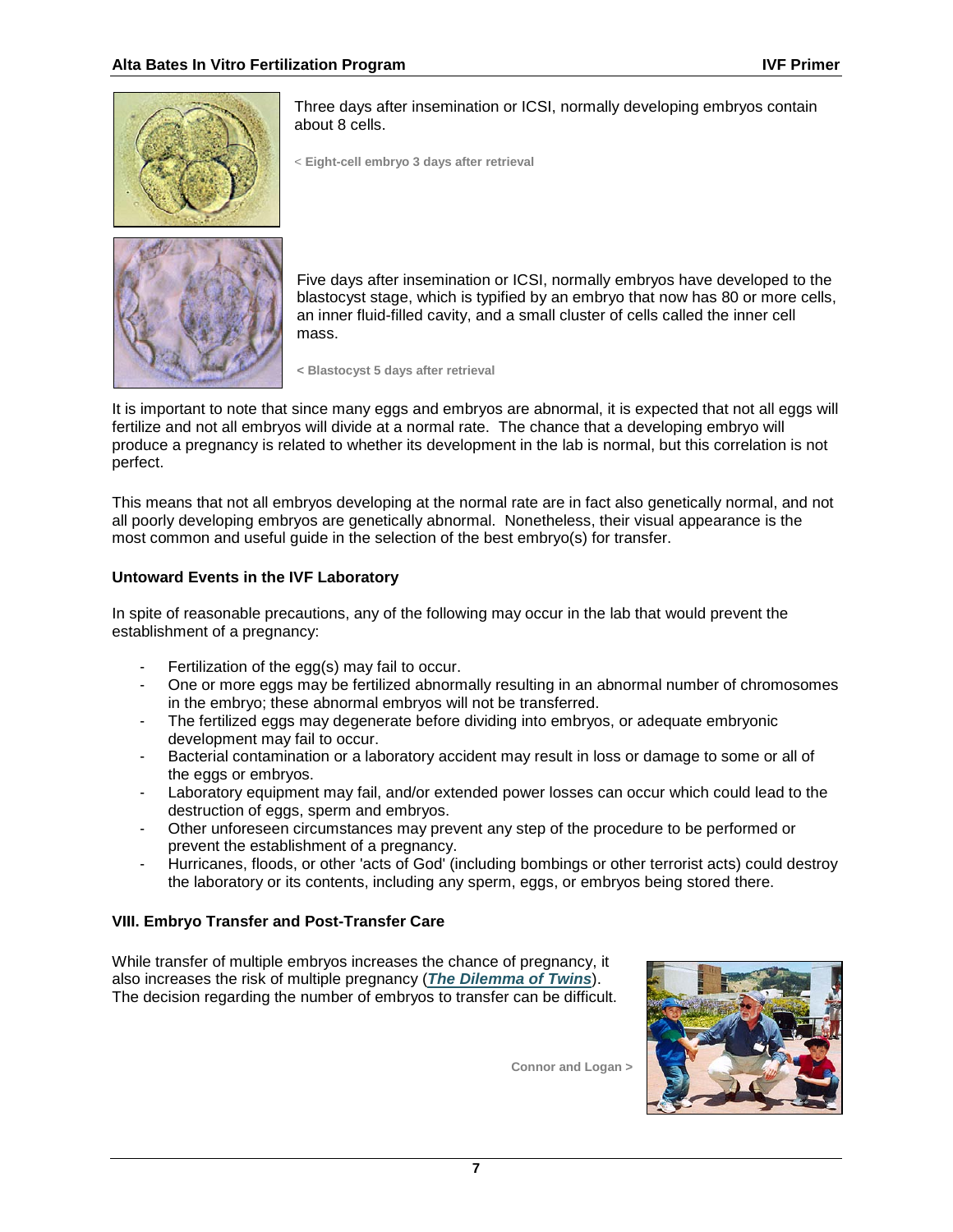### **Alta Bates In Vitro Fertilization Program IVF Primer**

In making a recommendation we take into account the woman's age, the appearance of the embryos, the couple's prior history, the advisability of embryo freezing and the couple's concern about multiple pregnancy and the potential need for multi-fetal pregnancy reduction. In general, we transfer 2-3 embryos in women under the age of 35, 3-4 embryos in women aged 35-39, and 5-6 embryos in women over 40 years of age. Some couples may choose a lower number of embryos to have transferred because of concern about the risks of multiple pregnancy.

The embryo transfer is done in a room adjacent to the laboratory. The transfer requires no anesthesia. If at all possible, we would like your partner to be present. We use an abdominal ultrasound to confirm that the catheter is within the uterine cavity. Therefore it is best if you drink extra fluid 1-2 hours and stop voiding about 1 hour before the transfer. In the usual position for a pelvic examination, a tiny catheter containing minute amount of fluid with the embryos is gently inserted into the uterus and the fluid is deposited. You then rest for 5-10 minutes before discharge. Following transfer you might notice light spotting for a couple of days.

**Transfer room is adjacent to the laboratory >**



The embryos not transferred are either frozen for future use or discarded (*[Embryo Freezing](http://www.abivf.com/solutions/embryofreezing.html)*). If you have embryos which will be discarded, you may either permit us to study them first for research or quality control or you may choose to discard them without any study.

If you do not plan to freeze additional embryos for future use, if you are healthy and under 30 years of age, you may consider donating some of the eggs before fertilization to an infertile woman who does not produce eggs of her own. If you are willing to do so, please inform Dr. Chetkowski well in advance of the treatment cycle so that appropriate screening and arrangements can be completed. Even if you agree to donate extra eggs, we will only do so if a large number of mature eggs are recovered so that your decision would in no way decrease your own chance of conception in that cycle. Donation of the extra eggs may reduce your total expenses significantly.

### **Post-Transfer Care**



Individualized luteal phase support schedule is provided to you in advance of the actual embryo transfer procedures. Currently we use micronized progesterone capsules or tablets (Endometrin) vaginally, progesterone vaginal gel (Crinone 8%), intramuscular injections of progesterone-in-oil 50 mg/mL and subcutaneous injections of hCG. Progesterone supplementation usually begins in the morning two days after egg retrieval.

**< Patty**

It is our recommendation that you refrain from vaginal intercourse and orgasm, which can be associated with strong uterine contractions, for five days after the transfer until embryo implantation (attachment of the embryo(s) to the womb) has been completed. While there is direct data to this effect, uterine contractions could in theory expel the free-floating embryos from the uterine cavity. Otherwise, we leave it up to your discretion to what extent you may want to modify your usual activities. Bedrest after transfer is not required for high pregnancy rate.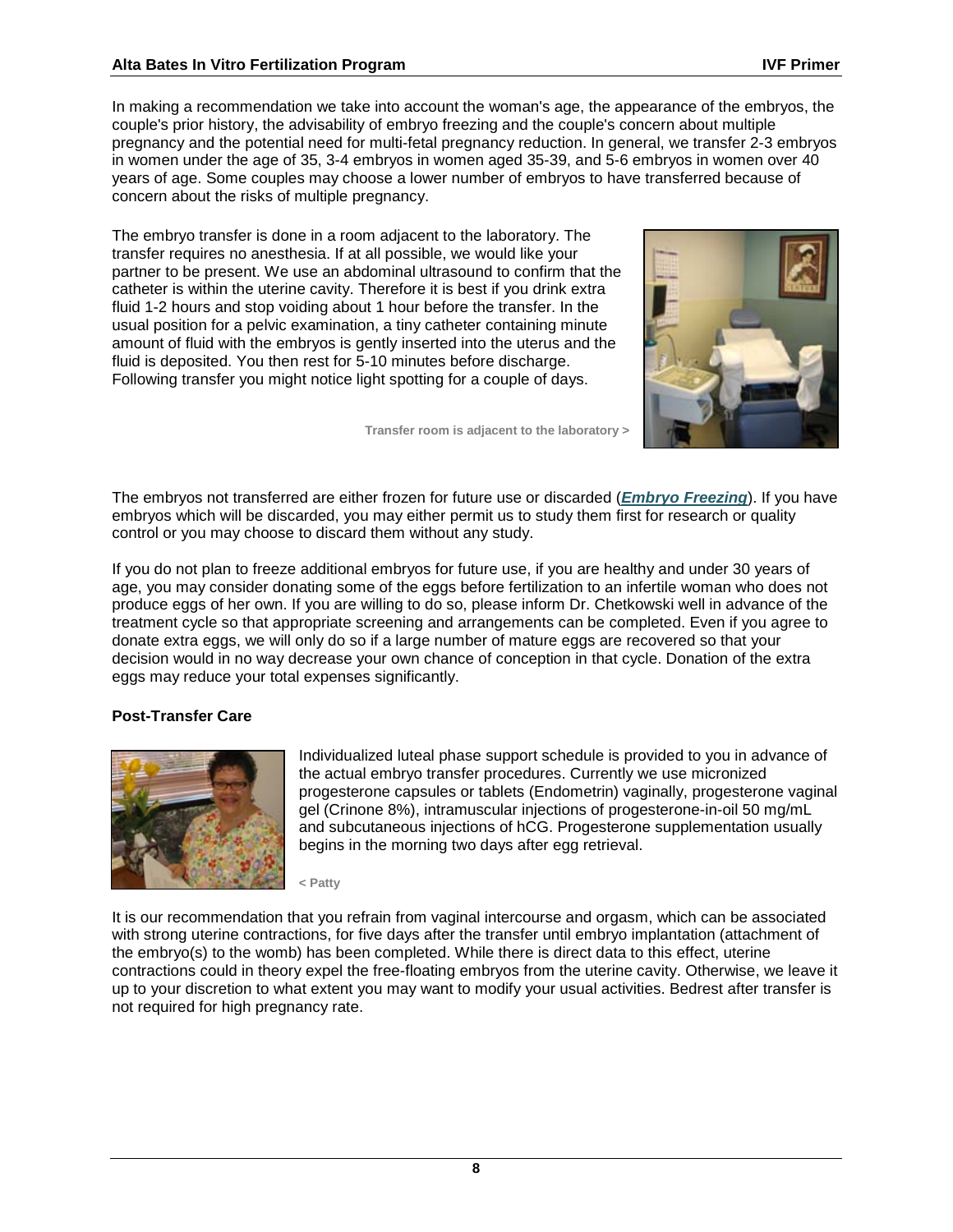## **IX. Pregnancy Tests**



Two weeks after retrieval a sensitive blood pregnancy test (quantitative hCG) is performed to determine if implantation has taken place. It is important to have the test done even if you are spotting or bleeding. If the test is negative, luteal supplementation with progesterone is stopped and a period follows within a few days. If the test is positive, it is repeated in a couple of days to determine whether there is normal growth.

**< The Keeley Family**

In cases where hCG is used during the luteal phase, a low hCG level is detected from the residual of the injection and the test has to be done twice before implantation can be confirmed. In the presence of pregnancy, progesterone is often continued unless a blood test determines that your ovaries are producing sufficient quantity of this hormone.

In some instances the first HCG test is higher than the second even in the absence of hCG injections during the luteal phase. These cases are classified as "biochemical" pregnancies, which do not progress to the clinical state. Biochemical pregnancies are not included in the calculation of the success rate in our program. If your pregnancy progresses normally, you will be scheduled for an ultrasound examination about 4 weeks after the retrieval in order to visualize the pregnancy. About 4-5% have been ectopic, i.e., in the tube. This complication usually requires either a laparoscopy to remove the ectopic pregnancy or medical treatment with methotrexate.

With intrauterine pregnancies there is still the risk of miscarriage which increases with advanced age. We usually perform a second ultrasound examination at 9-10 weeks to confirm normal development of the fetus. In the unlikely event that a high-order multi-fetal pregnancy, i.e. more than twins, is found, we discuss with you the relative benefits and risks of the multi-fetal pregnancy reduction procedure (*[The](http://www.abivf.com/hottopics/twindilemma.html)  [Dilemma of Twins](http://www.abivf.com/hottopics/twindilemma.html)*).

### **X. ICSI**

ICSI (intra-cytoplasmic sperm injection) was initially developed for severe male factor cases when the number and/or function of sperm is not sufficient for standard insemination (*[Male Factors](http://www.abivf.com/challenges/infmalefactors.html)*). The first baby from ICSI at the Alta Bates IVF Program was born in April 1995. Recently the use of ICSI has been extended to couples with milder forms of male-factor as well as couples with unexplained or multi-factorial infertility. The reason for expanding the indications for ICSI is to avoid absent or low which occurs in some of these cases unexpectedly and which can severely reduce the chance of success.

The tests for functional capacity of the sperm (such as semen analysis, strict sperm morphology and the hamster egg penetration assay) do no always predict low or absent fertilization in the laboratory. While uncommon, this can happen even with sperm of men who had previously achieved pregnancy naturally and who have normal semen characteristics. For this reason, we

recommend the use of ICSI on some of the eggs in first IVF cycles even in the absence of obvious male factor.

**ICSI Procedure >**

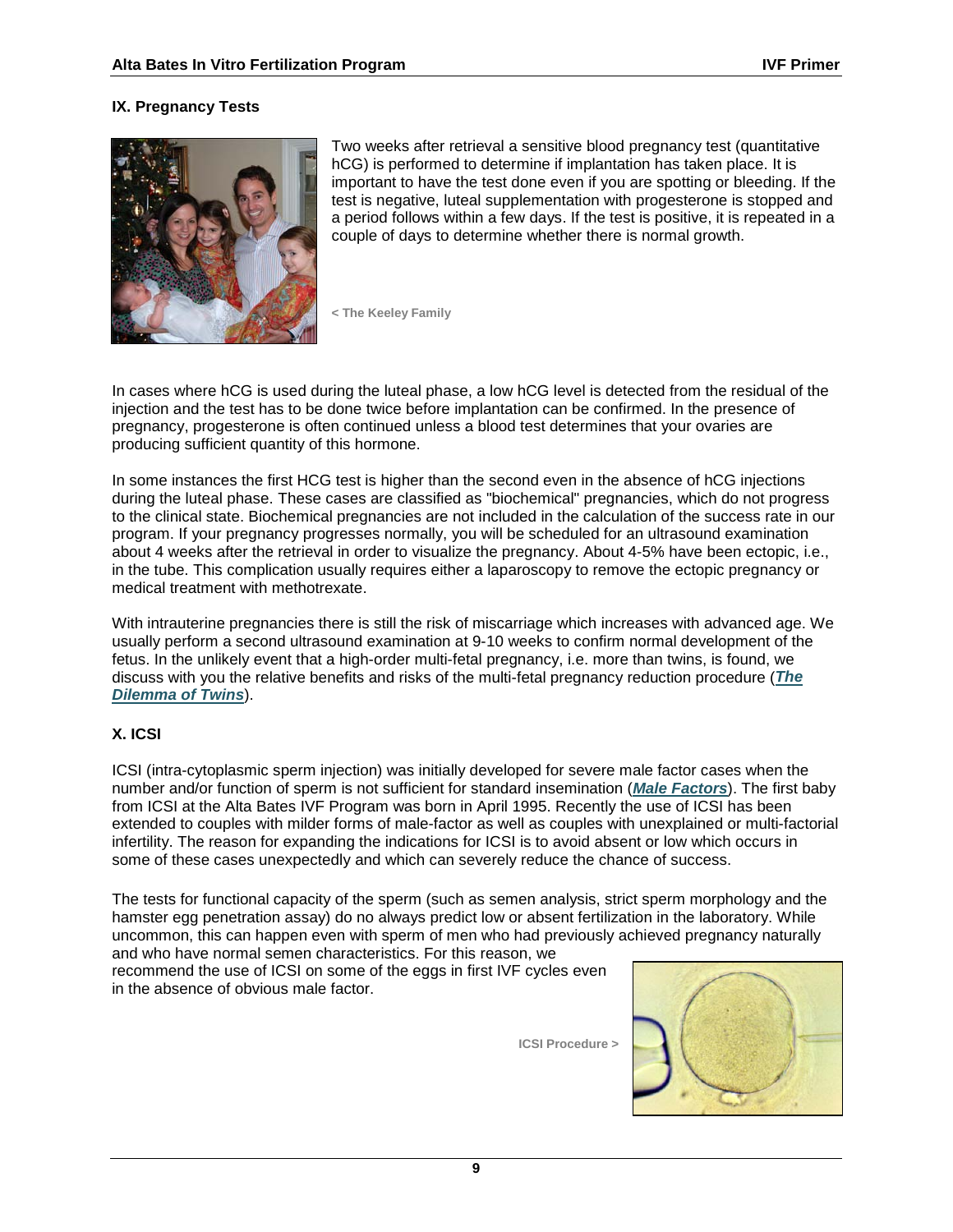### **Alta Bates In Vitro Fertilization Program IVF Primer**

During ICSI, a single sperm cell is injected directly into the egg. The procedure is carried out under a microscope while the eggs are kept on a warm stage at 30°C. During thee injection procedures, micromanipulators are used to reduce hand movements to microscopic movements. The sperm injection pipette is used to immobilize and then to inject the sperm into the egg which is kept in place with a larger holding pipette.

After egg retrieval, about 80 to 100% of the eggs are expected to be mature (MII) and ready for sperm injection. A small percentage of the eggs may be damaged by the ICSI procedure. Not all eggs will fertilize after ICSI and some fertilized eggs may not divide into a cleavage stage embryo. Overall, however, the live birth rates with ICSI are comparable to those achieved by conventional IVF. For most couples with severe male factor infertility, ICSI is the only option available to achieve parenthood with their own gametes.



**Dr. Andras Szell at micromanipulation table >** 

#### **XI. MESA**



In cases where the ejaculate does not contain sperm, **MESA** (microsurgical epididymal sperm aspiration) is performed to obtain sperm by a urologist specializing in male infertility. Epididymal and testicular sperm require ICSI for fertilization. In our program MESA is typically done in advance of the ICSI-IVF cycle and the sperm are frozen. One MESA procedure often provides enough sperm for several ICSI-IVF cycles.

**< Reception Area**

The risk of genetic abnormalities in children born form ICSI has been of equal concern to patients and health professionals. Studies carried out world-wide showed that some forms of congenital abnormalities had a higher incidence in male babies born from ICSI but the most recent studies showed no difference between IVF with and without ICSI. Men with marked sperm abnormalities have a high chance of carrying mild genetic abnormalities which would then be transmitted to their offspring conceived through ICSI but would not be the result of the ICSI procedure itself. Specifically, men with very low sperm counts often have deletions or mutations in the long arm of the Y chromosome which would be passed on to their sons born from ICSI. Therefore, when the sons born form ICSI reach reproductive age, they may also find that they are sub-fertile or infertile due to the genes inherited from their fathers.

### **XII. Assisted Hatching**

Assisted hatching is a laboratory procedure designed to facilitate implantation or attachment of the dividing embryos to the wall of the uterus. In order for implantation and pregnancy to occur, the embryo must "hatch" out of the zona pellucida (the egg's outermost membrane). In some patients, failure to establish a pregnancy after IVF may be related to the inability of the embryos to get out of the zona. When transfer is done 3 days after retrieval, a small opening is created in the zona pellucida under microscopic control, thus aiding the hatching process. Assisted hatching is not done on day 2 and day 5 transfers. Patients whose embryos undergo hatching, receive extended antibiotic and steroid treatment for 5 days.



< **Assisted Hatching 3 days after retrieval**

Although assisted hatching has been around as long as ICSI, its clinical value remains highly controversial. Whereas in the past we utilized this technique widely, more recently we have restricted its application to select cases where poor implantation rate may occur.